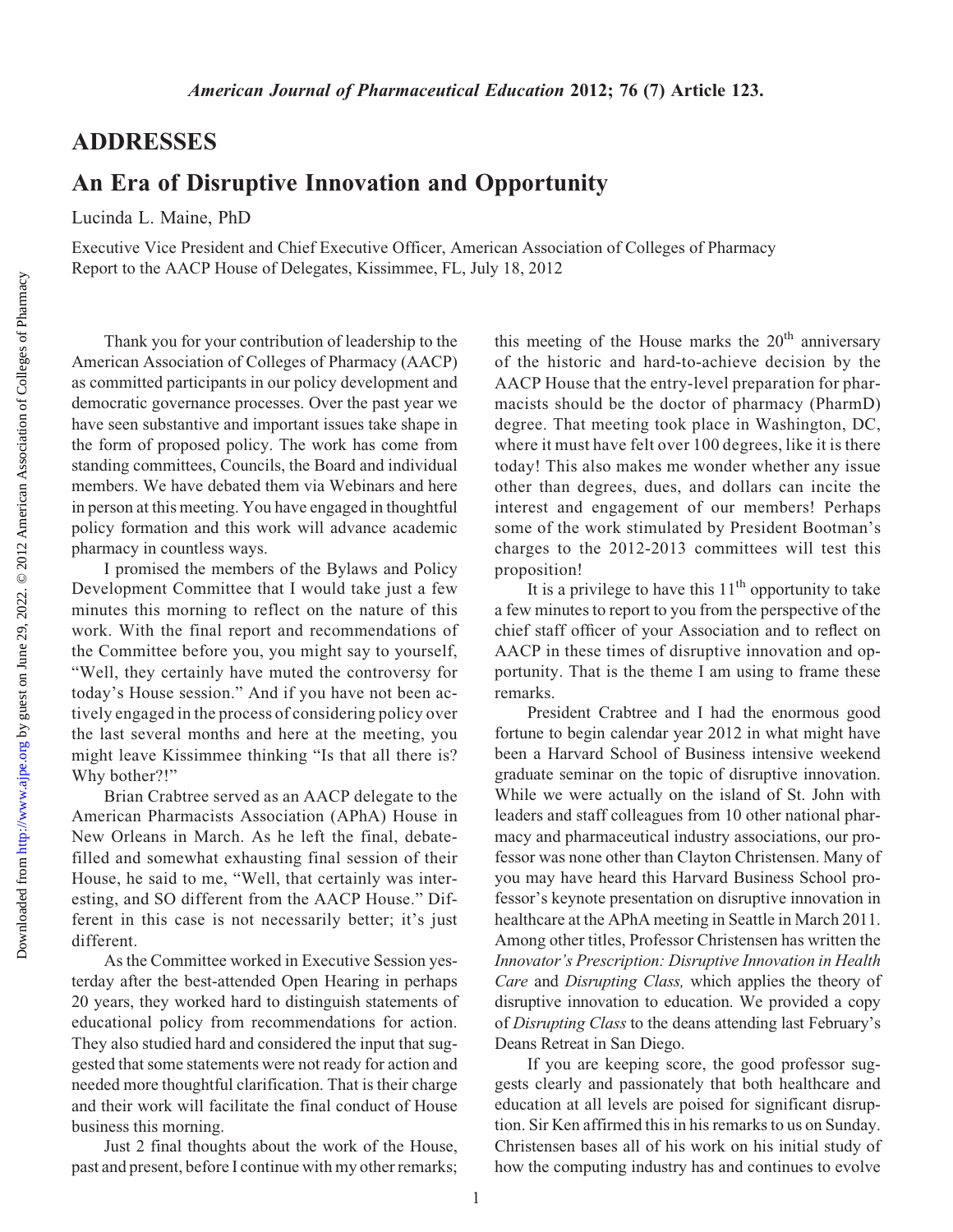Downloaded from

disruptively. Certainly we all appreciate how advances in technology have affected, some might say now rule, our lives. If you consider the changes in the management and funding of research as also disruptive, one might realize that we in health professions education and research are at the epicenter of disruptive forces! Maybe that is why I seem never able to accomplish my aim of having an empty unread messages status in my Outlook mail folder!

So who wins when confronted with disruptions in an industry? While Professor Christensen tends to use hundreds of pages of text to set up his story of disruptive innovation (DI) in an industry, his formula for success is very simple. Disruptive innovation can occur when something that has historically been very complex and expensive can become much simpler and more accessible to the average consumer.

What makes the solution more accessible? Technology is the "how." A "network" that is equipped to deliver the solution at the community level is necessary, and there must also be an adequate business model to sustain the delivery of the solution to the consuming public. Mainframes became "minis" and then PCs, laptops, tablets, and now smart phones. This iPhone cost me the same amount of money in 2011 as the 5 function calculator my Mom bought me in December 1974 to take my Chemistry 101 final exam. The professor finally relented and said we could use non-programmable calculators instead of a slide rule! There were perhaps 100 purchases of the old mainframe, and by 2016 it is estimated that over 1 billion people will be using smart phones!

So what does this mean for AACP? I believe that one other lesson from Clayton deserves attention. In an industry being disrupted, one thing tends to be true. The predominant players in the field can rarely bring forth the disruptive innovation. IBM is cited as an exception to this rule in the computing industry as they allowed a team to separate themselves from the mother ship and they came to market with a leading edge PC solution. But today IBM no longer sells computers; they sell services.

In the 10 years that I have served as your CEO, I have come to appreciate many things about pharmacy education. While pharmacists might be the third largest health profession numerically, we are small, with under 300,000 licensed professionals and just under 130 colleges and schools. AACP staff size is under 30 while our allopathic medicine colleagues at the Association of American Medical Colleges (AAMC) now have a staff of 600!

While small can sometimes equate to underpowered, it does not have to as long as you avoid the underdog mentality. If we have a disruptive solution to bring to the table and are nimble enough as an industry to figure out how to deliver that solution in a sustainable way, then size may be our advantage.

Clayton Christensen walked away from the January 2012 "seminar weekend" completely convinced that he overlooked a most obvious issue in healthcare when researching The Innovator's Prescription. He overlooked medication management as a disruptive innovation, and he was clueless as to the role of pharmacists in delivering that solution to healthcare. That is no longer the case for this distinguished researcher, academician, and consultant!

As President-elect Bootman declared on Sunday, now is the time to bring our leadership related to the discovery, application, and evaluation of knowledge about medications and their effective use to all the right tables. To do so most effectively we must understand the disruptive forces in our industries and work together in positioning pharmacy education and our partners in practice and research as part of the solution to building new approaches to education, research, and practice. We must work collectively to connect our members at the local, state, national, and international levels to other leaders working toward solutions to better healthcare, more effective education, and 21st century competitive innovation through research.

Knowledge of disruptive forces is one tool. Advocacy on behalf of pharmacy education is essential as well. But there is one more element to the equation we need to have in play, and to describe this, I will draw upon a blog from Gary Gunderson, now at Wake Forest University and formerly at LeBonheur Health System in Memphis. Gary's work connects the healing community with the faith community to the advantage of all involved, especially the consumer and their caregivers. Once asked what was it that made Gary's 7-year effort in Memphis work, he responded that major movements advance "at the speed of trust." Advancing at the speed of trust; I ask you to take a minute and let that sink in to your mental framework for AACP.

I believe that many of our advances in pharmacy education have occurred because our relative smallness and the inclusive structure of AACP allow us, most often, to operate with a degree of trust that comes from strong relationships. Occasionally we will hit on a topic that is challenging, like changing degrees, but with adequate opportunity for dialogue about what is the right thing to do and sufficient trust, we make the right decision and move forward together to implement and succeed. I challenge you to think about that in the context of your work back home and especially in the important work